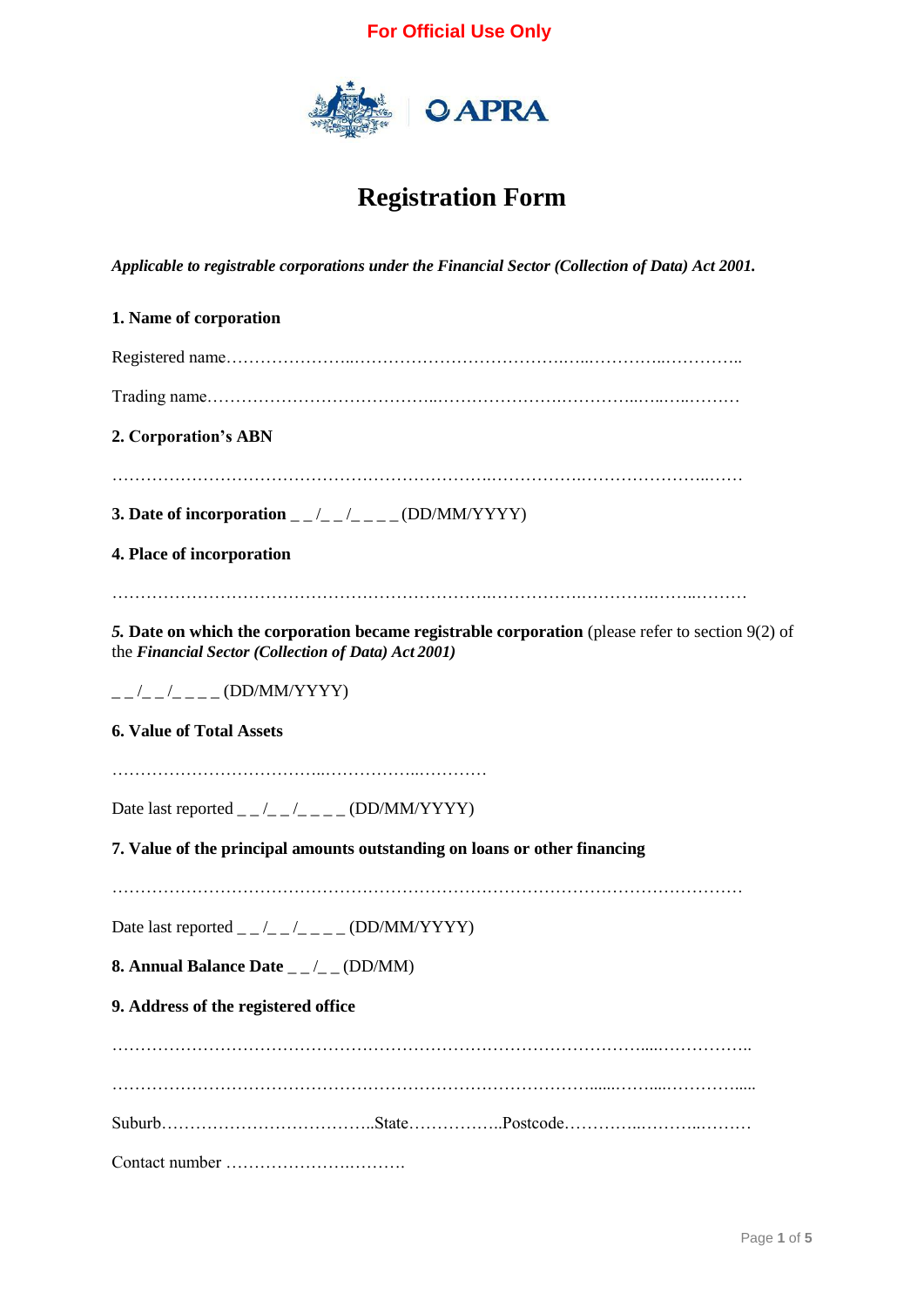## **10. Postal address**

| $\sim$ |  |  |
|--------|--|--|
|--------|--|--|

## **11. Chief Executive Officer or the most senior person**

## **12. Chief Financial Officer / Financial Controller**

## **13. Reporting contact 1**

## **14. Reporting contact 2**

## **15. This corporation is**

- $\Box$  a foreign corporation
- $\Box$  a trading corporation formed within the limit of Australia
- $\Box$  a financial corporation formed within the limits of Australia

## **16. Does the corporation originate or intend to originate loans to third party entities? If yes, does the corporation provide or intend to provide**

- $\Box$  Finance to private and/or public sector business
- $\Box$  Secured finance to individuals for owner occupied housing
- $\Box$  Lease finance to private and/or public enterprises and/or individuals
- $\Box$  Finance to individuals for personal (non-business) use and/or personal investment purposes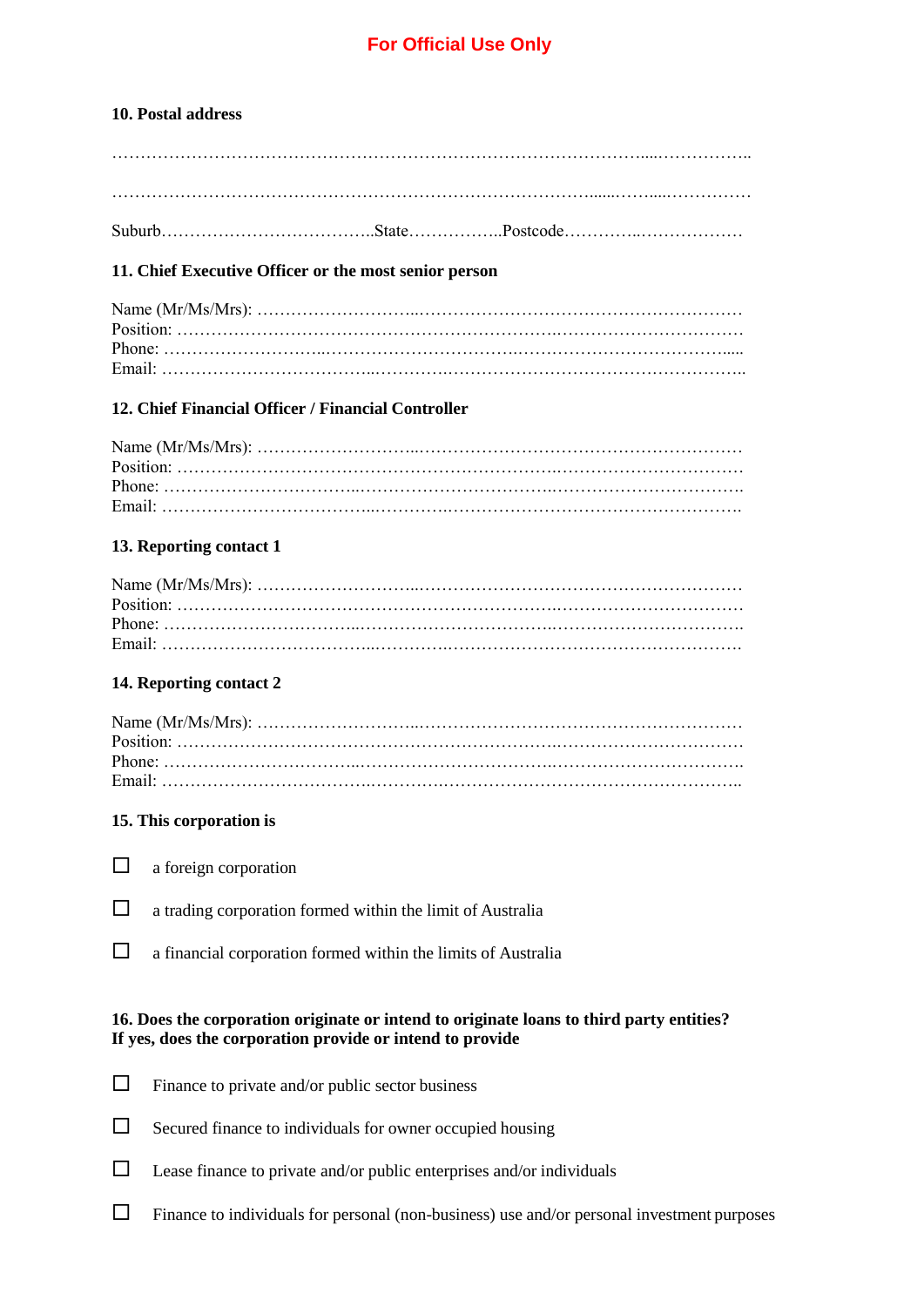**17. Has the corporation and/or its related entities securitised any lending assets in the past year?**

| v<br>۰. |  |
|---------|--|
|---------|--|

| ۰, |
|----|
|    |

Note: If yes, please provide APRA with the combined total assets of the corporation and its related entities:

………………………………..……………..…………

**18. If the answer to question 17 is 'No', does the corporation extend credit and have deposit-like liabilities as defined by broad money, namely; wholesale deposits; short-term debt securities; and bill acceptances?**

 $\Box$  Yes

 $\Box$  No

## **19. Which of the followings best describes the corporation?**

 $\Box$  Operates primarily in wholesale markets, borrowing from, and lending to, large corporations and government agencies

 $\Box$  Predominantly borrow within a corporation group and provide finance by lending within their corporation group

 $\Box$  Engages in non-depository financing – those units that do not incur deposit liabilities and are mainly engaged in providing credit, including units primarily engaged in the origination of loans for the purpose of securitising.

| Securitisers – special purpose vehicles (SPVs) which hold pooled assets including residential |
|-----------------------------------------------------------------------------------------------|
| mortgages, commercial property loans and credit card debt                                     |

 $\Box$  Asset Investing – those units engaged in investing money on their own account in financial and non-financial assets such as shares, bonds, financial derivatives, residential and commercial property

 $\Box$  Other Registered Financial Corporations – involved in the provision of finance that are not mentioned above

**20. Particulars of the principal kinds of finance ordinarily provided by the corporation** (please provide detailed information and attach any additional supporting material)

………………………………………………………………………………………………… ………………………………………………………………………………………………… ………………………………………………………………………………………………… ………………………………………………………………………………………………… ………………………………………………………………………………………………… ………………………………………………………………………………………………… …………………………………………………………………………………………………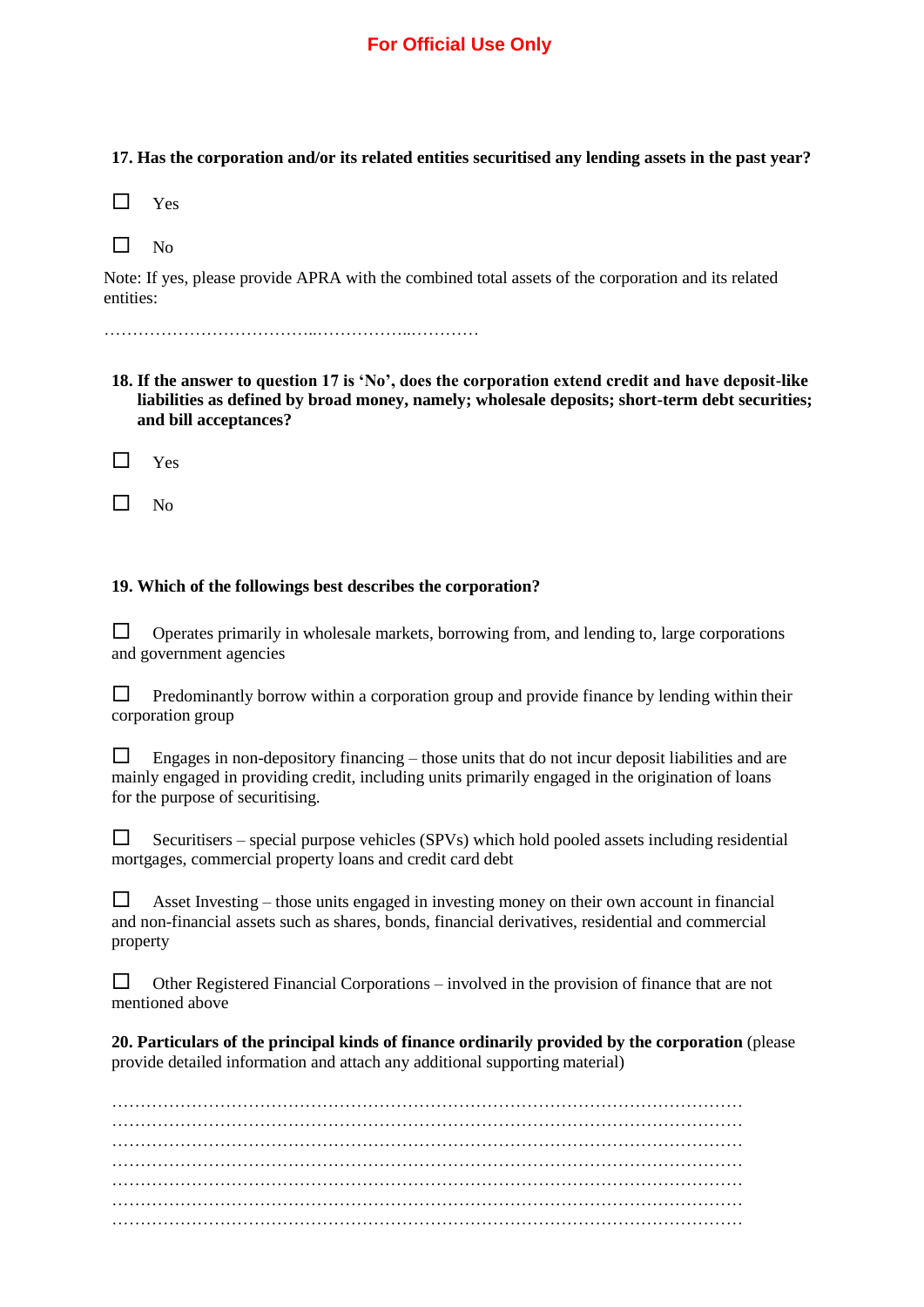**21. Is the sole or principal activity provision of finance to related parties?**

………………………………………………………………………………………………… ………………………………………………………………………………………………… ………………………………………………………………………………………………… …………………………………………………………………………………………………

## **22. Particulars of the principal methods by which the corporation ordinarily borrows money**

## **23. List all corporations related to registrable corporation (e.g. Parent, Subsidiary)**

#### **24. If applicable, list the related registered entity already reporting to APRA, with whom you would consider reporting a single return. Please nominate the RFC to report to APRA.**

• Please keep in mind the guidance in APRA Reporting Practice Guide 701 (RPG701) in regards to consolidation of RFC reporting for securitisers; specifically that SPVs should not be consolidated within an RFC reporting group, even if they are owned and/or controlled by the same parent entity. All positions and transactions with SPVs owned and/or controlled by the same parent entity should be treated as positions or transactions with related parties.

………………………………………………………………………………………………… ………………………………………………………………………………………………… ………………………………………………………………………………………………… …………………………………………………………………………………………………

## **25. Particulars of direct involvement in a securitisation arrangement resulting in issuing independently rated asset backed securities**

………………………………………………………………………………………………… ………………………………………………………………………………………………… …………………………………………………………………………………………………